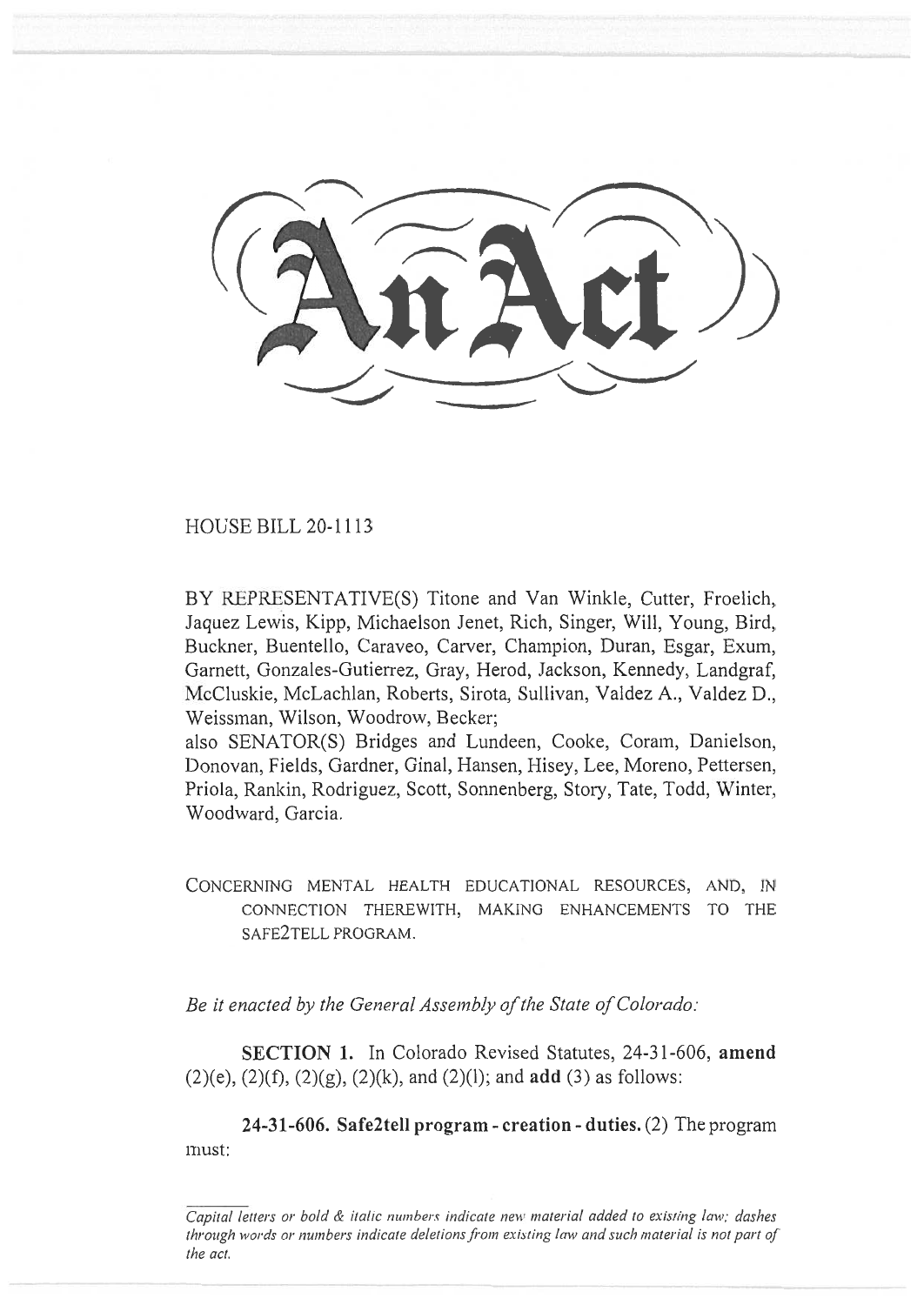(e) Promptly forward information received by the program to the appropriate law enforcement or public safety agency or school officials. THE PROGRAM IS NOT REQUIRED TO FORWARD INFORMATION IF THE CALL WAS TRANSFERRED TO THE STATEWIDE BEHAVIORAL CRISIS RESPONSE SYSTEM CREATED PURSUANT TO SECTION 27-60-103.

(f) Train law enforcement dispatch centers, school districts, individual schools, and other entities determined by the attorney general on appropriate awareness and response to safe2tell tips. TRAINING MATERIALS OUTLINING APPROPRIATE RESPONSE TO SAFE2TELL TIPS MAY BE DEVELOPED IN COLLABORATION WITH STAKEHOLDERS TO ENSURE STANDARDIZED MESSAGING.

 $(g)$  Provide safe2tell awareness and education EDUCATIONAL materials to all preschool, elementary and secondary schools in Colorado WITH A PRIMARY FOCUS ON TARGETING MARKETING MATERIALS TO COLORADO SCHOOL-AGE CHILDREN, TEACHERS, ADMINISTRATORS, EDUCATION PROFESSIONALS, AND, SUBJECT TO AVAILABLE FUNDS, OTHER YOUTH-RELATED ORGANIZATIONS, INCLUDING BOYS AND GIRLS CLUBS AND 4-H EXTENSION OFFICES, at no charge to the school on or before June  $3\theta$ ; 2017, and annually each fiscal year thereafter OR RECIPIENT;

(k) Provide training and support to all preschool, elementary and secondary schools and school districts in Colorado regarding school safety related to the safe2tell program, including answering questions and discussing reports received by the program;

(1) Provide educational materials to all preschool; elementary and secondary schools in Colorado aimed at preventing misuse of the program;

(3) ON OR BEFORE FEBRUARY 1, 2021, THE DEPARTMENT, IN COLLABORATION WITH STAKEHOLDERS, SHALL DEVISE A PROCESS AND DEVELOP STANDARDIZED PROTOCOLS SO THAT ANY COMMUNICATION RELATED TO MENTAL HEALTH OR SUBSTANCE USE RECEIVED BY SAFE2TELL, INCLUDING ANY COMMUNICATION RELATED TO ANOTHER PERSON, MAY BE TRANSFERRED, AS APPROPRIATE, TO THE STATEWIDE BEHAVIORAL CRISIS RESPONSE SYSTEM CREATED PURSUANT TO SECTION 27-60-103.